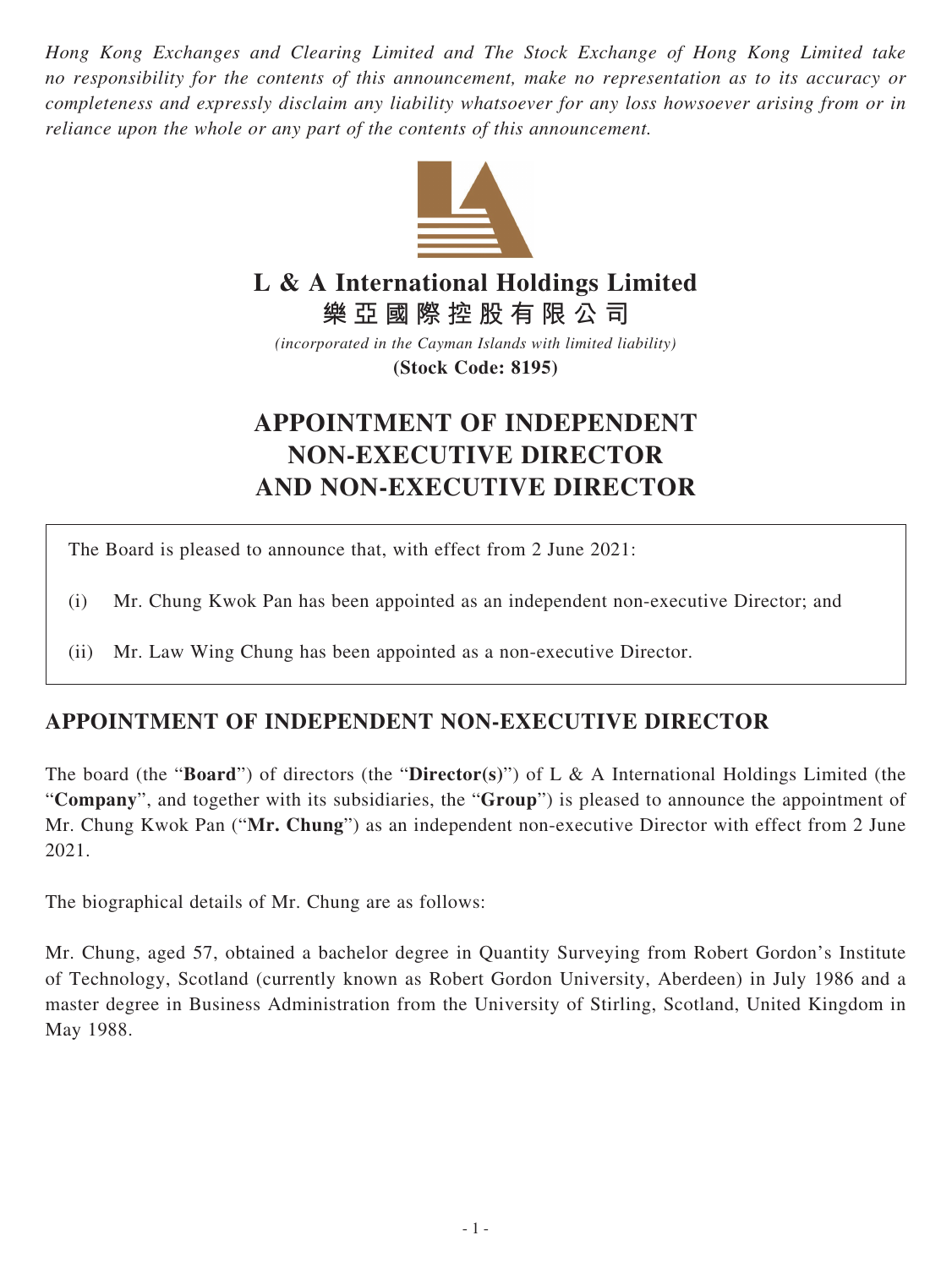Mr. Chung has been responsible for the business management of Chungweiming Knitting Factory Limited since early 1988. Mr. Chung also has several social positions, including a member of the 5th and 6th Legislative Council of Hong Kong (Textile and Garment Sector), Leader of Liberal Party, Honorary Life Chairman of Hong Kong Apparel Society Limited, a member of Honorary General Committee, The Chinese Manufacturers' Association of Hong Kong, an advisor of New Territories General Chamber of Commerce, a director of Hong Kong Design Centre, Chairman of Design Discipline Advisory Board of Vocational Training Council, Chairman of Fashion Industry Training Advisory Committee, Education Bureau of the Hong Kong Special Administrative Region ("**HKSAR**") and a member of the Advisory Group on Implementation of Fashion Initiatives, The Commerce and Economic Development Bureau of the HKSAR. He was also a member of the 9th Guangdong Provincial Committee of the Chinese People's Political Consultative Conference in 2005.

Mr. Chung is currently an independent non-executive director of High Fashion International Limited (stock code: 608), Planetree International Development Limited (stock code: 613) and Esprit Holdings Limited (stock code: 330) respectively, their respective shares of which are listed on the main board of the The Stock Exchange of Hong Kong Limited (the "**Stock Exchange**").

Mr. Chung was the chairman of Dongguan Weiming Garment Co., Ltd. ("**Dongguan Weiming**"), which was established in The People's Republic of China. The business license was revoked by Dongguan Administration for Industry as Commerce (the "**AIC of Dongguan**") on 8 February 2006. It is confirmed by Mr. Chung that he was not involved in the running and operation of Dongguan Weiming. Mr. Chung believed that the business license was revoked due to the failure of Dongguan Weiming to renew its business license after the expiration date. As at the date hereof, the business license of Dongguan Weiming remained revoked and the term of business operation expired in 2005 according to the information of the website of the AIC of Dongguan.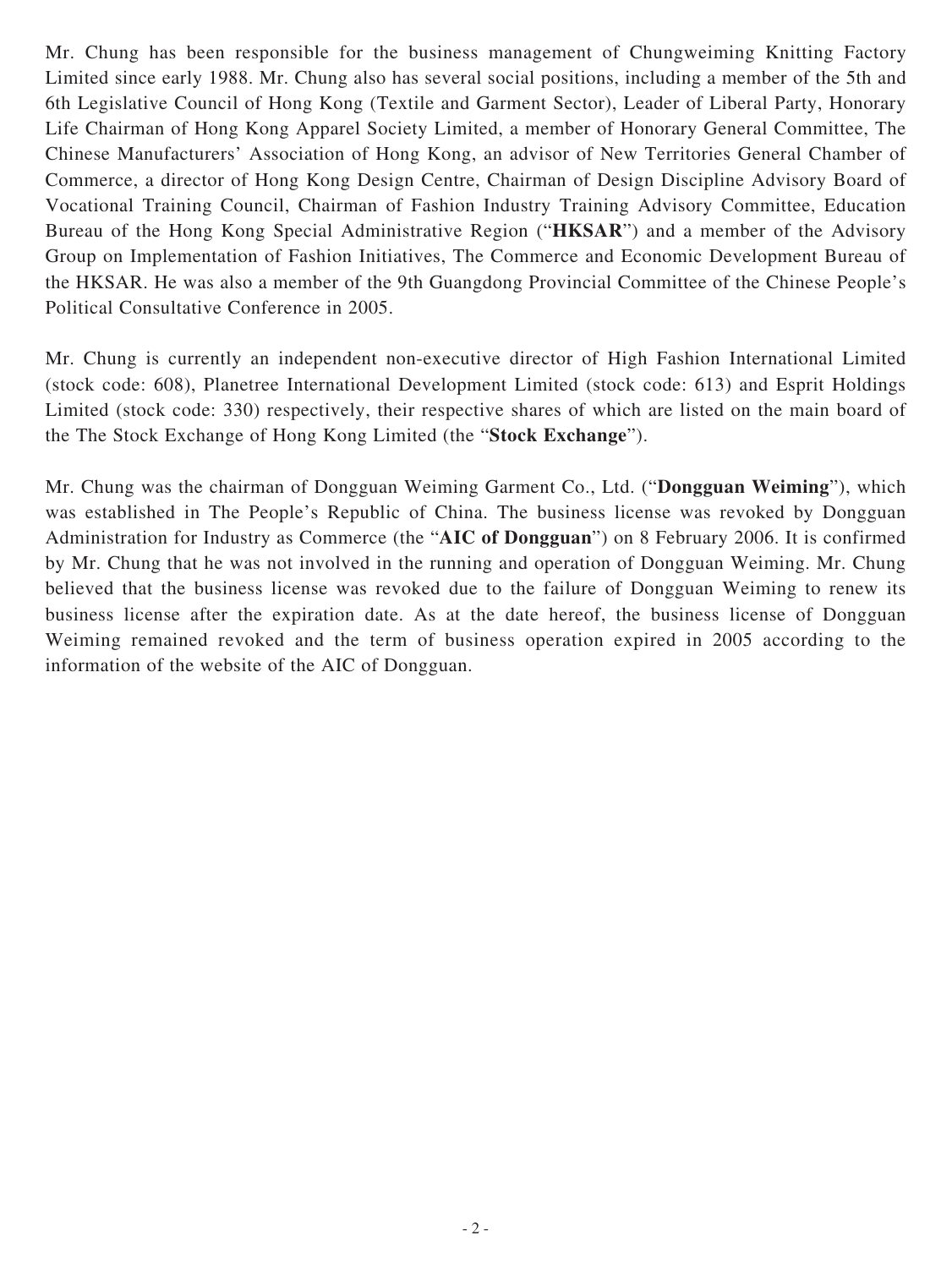Mr. Chung was a director of the following companies, which were all incorporated in Hong Kong prior to their respective dissolution:

| <b>Name of Company</b>                                   | Principal<br>business activity<br>immediately prior<br>to dissolution | Date of<br>dissolution | <b>Details</b>                                                                                                              |
|----------------------------------------------------------|-----------------------------------------------------------------------|------------------------|-----------------------------------------------------------------------------------------------------------------------------|
| AF Education Co. Limited                                 | Had not commenced<br>business                                         | 6 June 2003            | Dissolved by deregistration<br>under section 291AA of<br>the Predecessor Companies<br>Ordinance                             |
| HONG KONG BRANDING<br><b>GROUP LIMITED</b><br>香港品牌集團有限公司 | Fashion retail in<br>China                                            | 17 August 2018         | Dissolved by deregistration<br>under section 751 of the<br>Companies Ordinance<br>(Chapter 622 of the Laws of<br>Hong Kong) |
| Kai Yip Restaurant Limited<br>啟業酒樓有限公司                   | Providing food and<br>beverage services<br>in Hong Kong               | 7 October 2004         | Compulsory winding up (Note)                                                                                                |

*Note:*

*Compulsory winding up proceeding were initiated against Kai Yip Restaurant Limited ("Kai Yip Restaurant") upon a petition filed by one of its ex-employees (the "Petitioner") to the court on 17 September 2001 seeking a court order to wind up Kai Yip Restaurant on the grounds that Kai Yip Restaurant was indebted to the Petitioner in a sum of HK\$48,992.21 and to certain other employees in the aggregate sum of approximately HK\$3,392,970.70, all amounts being severance pay, wages in lieu of notice of dismissal, annual leave pay and statutory holiday pay, and that Kai Yip Restaurant was insolvent and unable to pay its debts.*

To the best of the knowledge and belief of Mr. Chung, AF Education Co. Limited and HONG KONG BRANDING GROUP LIMITED had become defunct and were solvent at the time of them being dissolved by deregistration.

Mr. Chung has entered into a service contract with the Company for an initial fixed term of one year with effect from 2 June 2021. He is entitled to a director's fee of HK\$20,000 per month, which represents the entirety of the monthly remuneration payable to him by the Group. The remuneration of Mr. Chung was determined with reference to the prevailing market conditions, his role and responsibilities within the Group. Such remuneration has been approved by the Board and the remuneration committee of the Board (the "**Remuneration Committee**") and will be reviewed by the Board and the Remuneration Committee on an annual basis.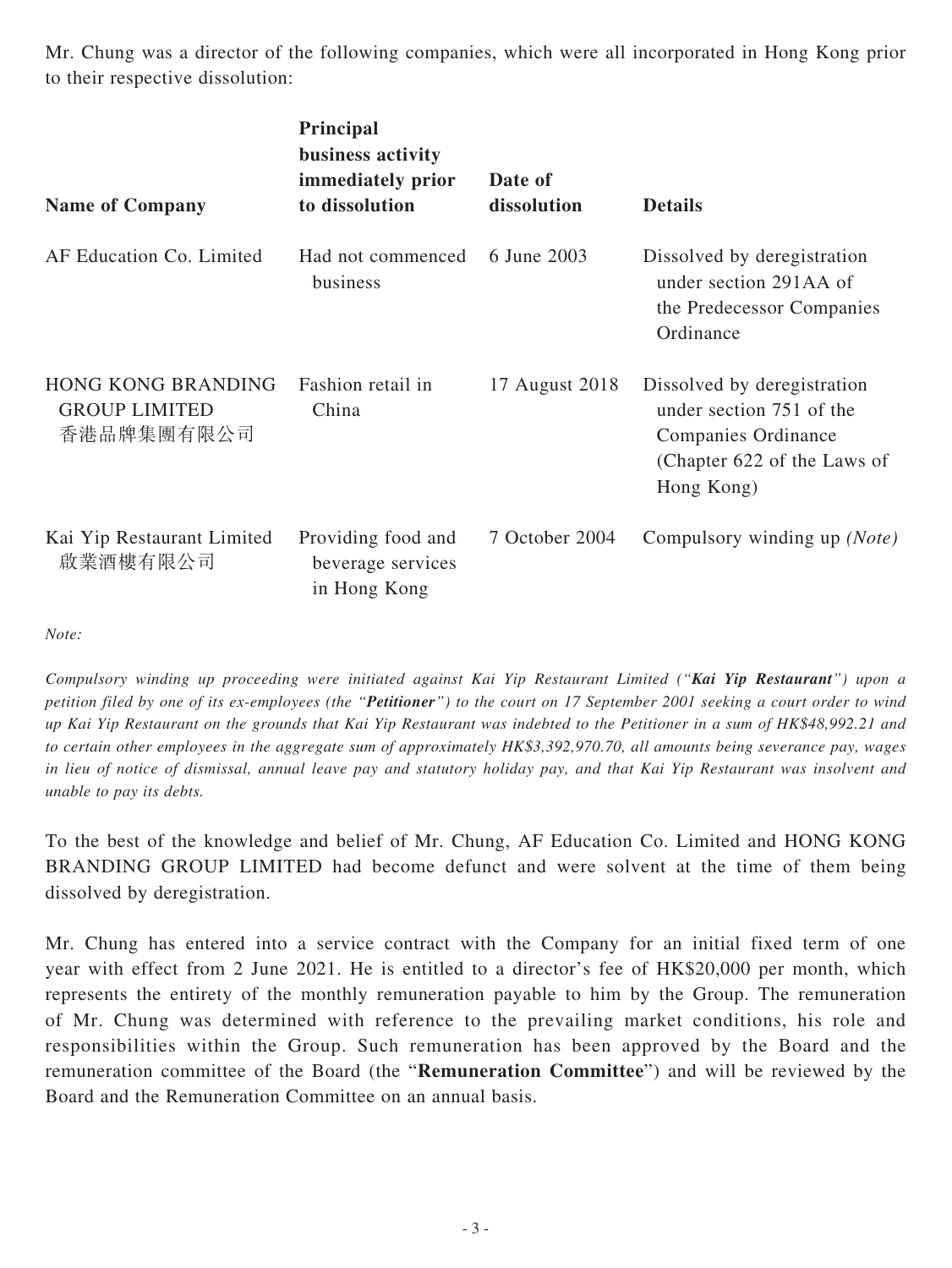Save as disclosed above, as at the date of this announcement, Mr. Chung (i) does not have any interests in the shares of the Company within the meaning of Part XV of the Securities and Futures Ordinance (Chapter 571 of the Laws of Hong Kong) (the "**SFO**"); (ii) does not have any relationship with any other Directors, supervisors, senior management, substantial shareholders or controlling shareholders (having the meaning ascribed to them in the Rules Governing the Listing of Securities on GEM of the Stock Exchange (the "**GEM Listing Rules**")) of the Company nor any position in the Company or any of its subsidiaries; (iii) has not held any other major appointments and professional qualifications or directorship in other public companies the securities of which are listed on any securities market in Hong Kong or overseas in the past three years.

Save as disclosed above, there is no further information required to be disclosed pursuant to the requirements of Rule 17.50 (2)(h) to (v) of the GEM Listing Rules and there are no other matters relating to the appointment of Mr. Chung that need to be brought to the attention of the Stock Exchange or the shareholders of the Company.

The Board would like to express its warmest welcome to Mr. Chung in joining the Company.

## **APPOINTMENT OF NON-EXECUTIVE DIRECTOR**

The Board is pleased to announce the appointment of Mr. Law Wing Chung ("**Mr. Law**") as a nonexecutive Director with effect from 2 June 2021.

The biographical details of Mr. Law are as follows:

Mr. Law, aged 43, obtained a master degree of journalism and a bachelor degree of laws from the University of Hong Kong. Mr. Law was an award winning journalist who has served in the newsroom for over 12 years. Mr. Law has substantial experience in the media industry. He has set up two public affairs consulting companies which are principally engaged in the provision of various consultancy services including public affairs, public relations, social media, news media and stakeholder engagement advices. Mr. Law was appointed by the HKSAR Government as the Political Assistant to the Financial Secretary in 2012 and had also assisted a candidate to run the Hong Kong Chief Executive election in 2017.

Mr. Law has entered into a service contract with the Company for an initial fixed term of one year with effect from 2 June 2021. He is entitled to a director's fee of HK\$20,000 per month, which represents the entirety of the monthly remuneration payable to him by the Group. The remuneration of Mr. Law was determined with reference to the prevailing market conditions, his role and responsibilities within the Group. Such remuneration has been approved by the Board and the Remuneration Committee and will be reviewed by the Board and the Remuneration Committee on an annual basis.

As at the date of this announcement, Mr. Law is interested in an aggregate of 960,000 shares of the Company, representing approximately 0.06% of the entire issued share capital of the Company.